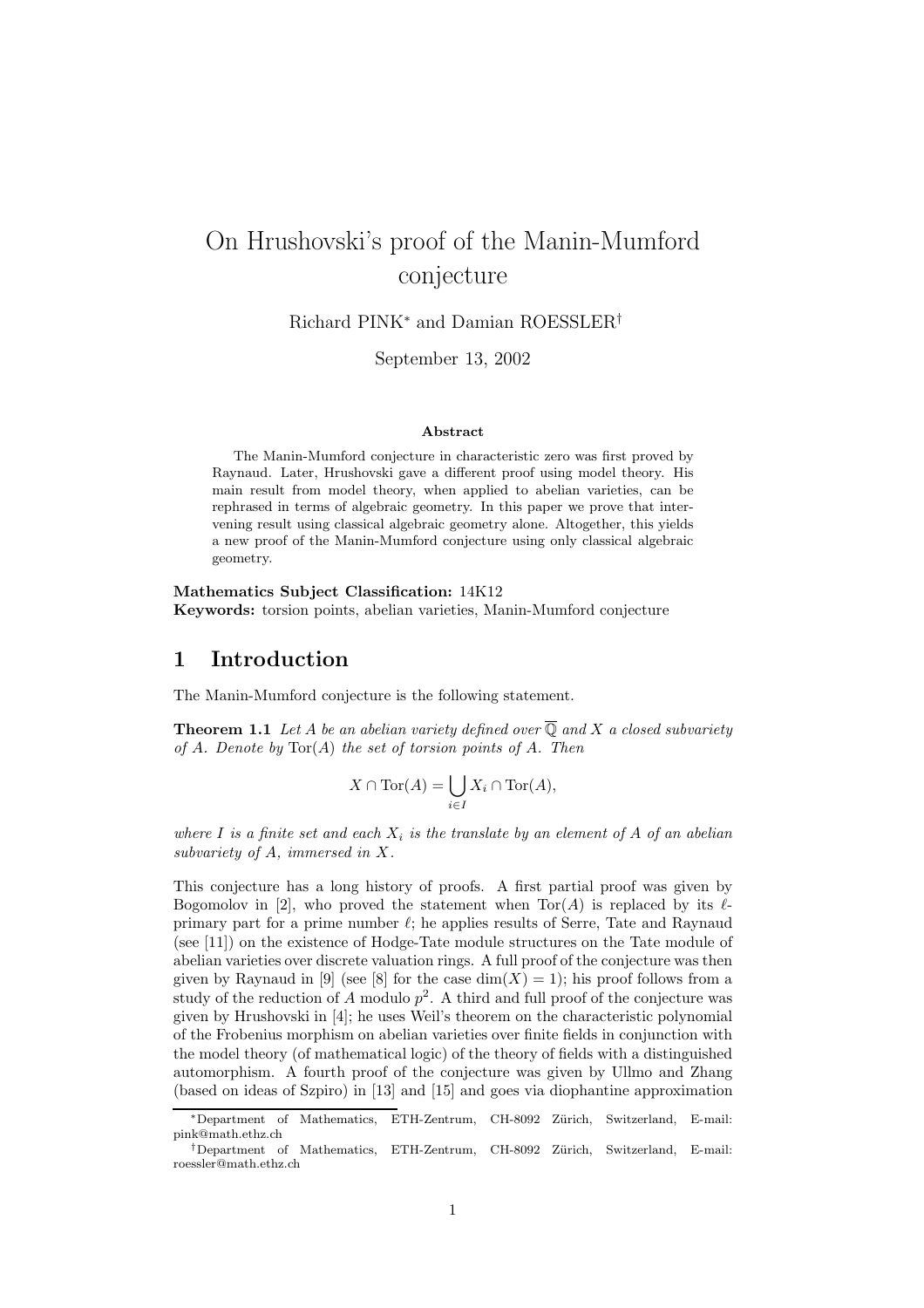and Arakelov theory. They actually prove a more general conjecture of Bogomolov which generalizes the Manin-Mumford conjecture.

This article was inspired by Hrushovski's proof. The bulk of Hrushovski's proof lies in the model theory part. It culminates in a result which, when applied to the special case of abelian varieties and stripped of model theoretic terminology, is essentially Theorem 2.1 below. In Section 2 we prove Theorem 2.1 with classical algebraic geometry alone. Neither scheme theory, nor Arakelov theory, nor mathematical logic are used. In section 3, for the sake of completeness, we show how to apply Theorem 2.1 to prove the Manin-Mumford conjecture.

In a subsequent article (cf. [7]), we shall consider the analogue of 2.1 for varieties over function fields of characteristic  $p > 0$ .

# 2 Hrushovski's theorem for abelian varieties

Let  $K$  be an algebraically closed field of characteristic zero, endowed with an automorphism  $\sigma$ . Let A be an abelian variety over K and X a closed subvariety of A. For ease of notation, we use the language of classical algebraic geometry; thus A and X denote the respective sets of K-valued points. We assume that  $X \subset A$ are defined already over the fixed field  $K^{\sigma}$ . The automorphism of A induced by σ is again denoted by σ. Let  $P(T) \in \mathbb{Z}[T]$  be a monic polynomial with integral coefficients. In [4, Cor. 4.1.13, p. 90], Hrushovski proves the generalisation of the following theorem to semi-abelian varieties.

**Theorem 2.1** Let  $\Gamma$  denote the kernel of the homomorphism  $P(\sigma)$ :  $A \rightarrow A$ . Assume that no complex root of  $P$  is root of unity. Then

$$
X\cap \Gamma = \bigcup_{i\in I} X_i \cap \Gamma,
$$

where I is a finite set and each  $X_i$  is the translate by an element of A of an abelian subvariety of A, immersed in X.

Remark. If roots of unity are not excluded, the group Γ becomes too large for such a result. For example, if  $T^m - 1$  divides P, all points of A over the fixed field  $K^{\sigma^m}$  of  $\sigma^m$  are contained in  $\Gamma$ .

**Proof:** Write  $P(T) = \sum_{i=0}^{n} a_i T^i$  with  $a_i \in \mathbb{Z}$  and  $a_n = 1$ . Let F be the endomorphism of  $A<sup>n</sup>$  defined by the matrix

| $a_0$ | $a_1$<br>$\overline{\phantom{0}}$ | $\cdots$ | $\bullet$ | $-a_{n-1}$ |
|-------|-----------------------------------|----------|-----------|------------|

which is the companion matrix of the polynomial P, and note that  $P(F) = 0$ . In the obvious way  $\sigma$  induces an automorphism of  $A^n$ , denoted again by  $\sigma$ , that sends  $X^n$  to itself. Let  $\Delta$  denote the kernel of the homomorphism  $F - \sigma : A^n \to A^n$ . By construction, there is a canonical bijection

$$
\Gamma \to \Delta, \ x \mapsto (x, \sigma(x), \dots, \sigma^{n-1}(x)).
$$

Since  $\sigma(X) = X$ , this induces a bijection

$$
X\cap \Gamma\to X^n\cap \Delta.
$$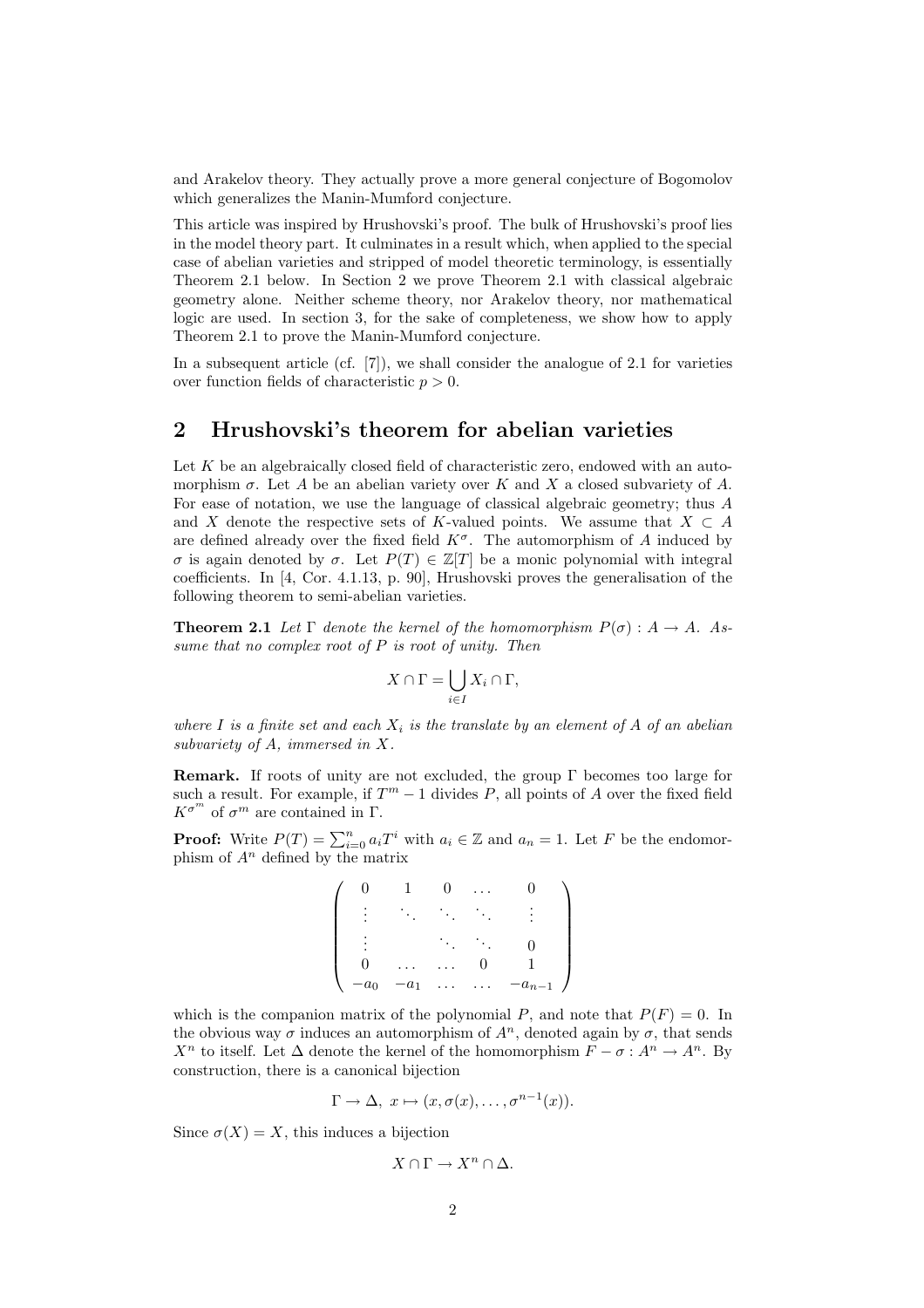Its inverse is given by the projection to the first factor  $A^n \to A$ . Clearly, we are now reduced to the following theorem, applied to  $X^n \subset A^n$  in place of  $X \subset A$ .

**Theorem 2.2** Let  $F: A \rightarrow A$  be an algebraic endomorphism that commutes with σ and that satisfies P(F) = 0. Let ∆ denote the kernel of the homomorphism  $F - \sigma : A \rightarrow A$ . Assume that no complex root of P is root of unity. Then

$$
X\cap \Delta = \bigcup_{i\in I} X_i\cap \Delta,
$$

where I is a finite set and each  $X_i$  is the translate by an element of A of an abelian subvariety of A, immersed in X.

**Remark 2.3** If K is algebraic over the fixed field  $K^{\sigma}$ , every element  $a \in \Delta$  satisfies  $F^m(a) = \sigma^m(a) = a$  for some  $m \ge 1$ . In other words, we have  $a \in \text{Ker}(F^m - \text{id})$ . The assumptions on F and P imply that  $F^m$  – id is an isogeny; hence a is a torsion element. It follows that  $\Delta$  is a torsion subgroup, and the theorem follows from the Manin-Mumford conjecture in this case. However, the scope of the above theorem is somewhat wider, and the Manin-Mumford conjecture will be deduced from it.

**Proof:** Let Y be the Zariski closure of  $X \cap \Delta$ . We claim that  $\sigma(Y) = F(Y) = Y$ . To see this, note first that  $\sigma$  commutes with F, and so  $\sigma(\Delta) = \Delta$ . By assumption we have  $\sigma(X) = X$ ; hence  $\sigma(X \cap \Delta) = X \cap \Delta$ . Since  $\sigma : A \to A$  comes from an automorphism of the underlying field, it is a homeomorphism for the Zariski topology, so we have  $\sigma(Y) = Y$ . On the other hand, the maps  $\sigma$  and F coincide on  $\Delta$ , which implies  $F(X \cap \Delta) = X \cap \Delta$ . As F is a proper algebraic morphism, we deduce that  $F(Y) = Y$ . Clearly, Theorem 2.2 is now reduced to the following theorem (see [3, Th. 3] for the case where  $F$  is the multiplication by an integer  $n > 1$ ).

**Theorem 2.4** Let A be an abelian variety over an algebraically closed field of characteristic zero. Let  $F: A \to A$  be an algebraic endomorphism none of whose eigenvalues on  $Lie A$  is a root of unity. Let Y be a closed subvariety of A satisfying  $F(Y) = Y$ . Then Y is a finite union of translates of abelian subvarieties of A.

**Proof:** We proceed by induction on the dimension d of A. For  $d = 0$  the statement is obvious; hence we assume  $d > 0$ . Next observe that  $Y \subset F(A)$ . Thus if F is not surjective, we can replace A by  $F(A)$  and Y by  $F(A) \cap Y$ , and are finished by induction. Thus we may assume that  $F$  is an isogeny.

Since F is proper and  $F(Y) = Y$ , every irreducible component of Y is the image under  $F$  of some irreducible component of  $Y$ . Since the set of these irreducible components is finite, it is therefore permuted by  $F$ . We fix such an irreducible component Z and an integer  $m \ge 1$  such that  $F^m(Z) = Z$ .

Any power  $F^{rm}: A \to A$  is an isogeny, and since  $char(K) = 0$ , it is a separable isogeny. As a morphism of schemes it is therefore a finite étale Galois covering with Galois group  $\text{Ker}(F^{rm})$ , acting by translations on A. The same follows for the induced covering  $(F^{rm})^{-1}(Z) \to Z$ . As Z is irreducible, the irreducible components of  $(F^{rm})^{-1}(Z)$  are transitively permuted by  $\text{Ker}(F^{rm})$  and each of them has dimension dim(Z). Since  $F^{rm}(Z) = Z$ , we have  $Z \subset (F^{rm})^{-1}(Z)$ , and so Z itself is one of these irreducible components. Let  $G_r$  denote the stabilizer of Z in Ker( $F^{rm}$ ). Then  $F^{rm}$ :  $Z \rightarrow Z$  is generically a finite étale Galois covering with Galois group  $G_r$ .

We now distinguish two cases. Let  $\text{Stab}_A(Z)$  denote the translation stabilizer of Z in A, which is a closed algebraic subgroup of A.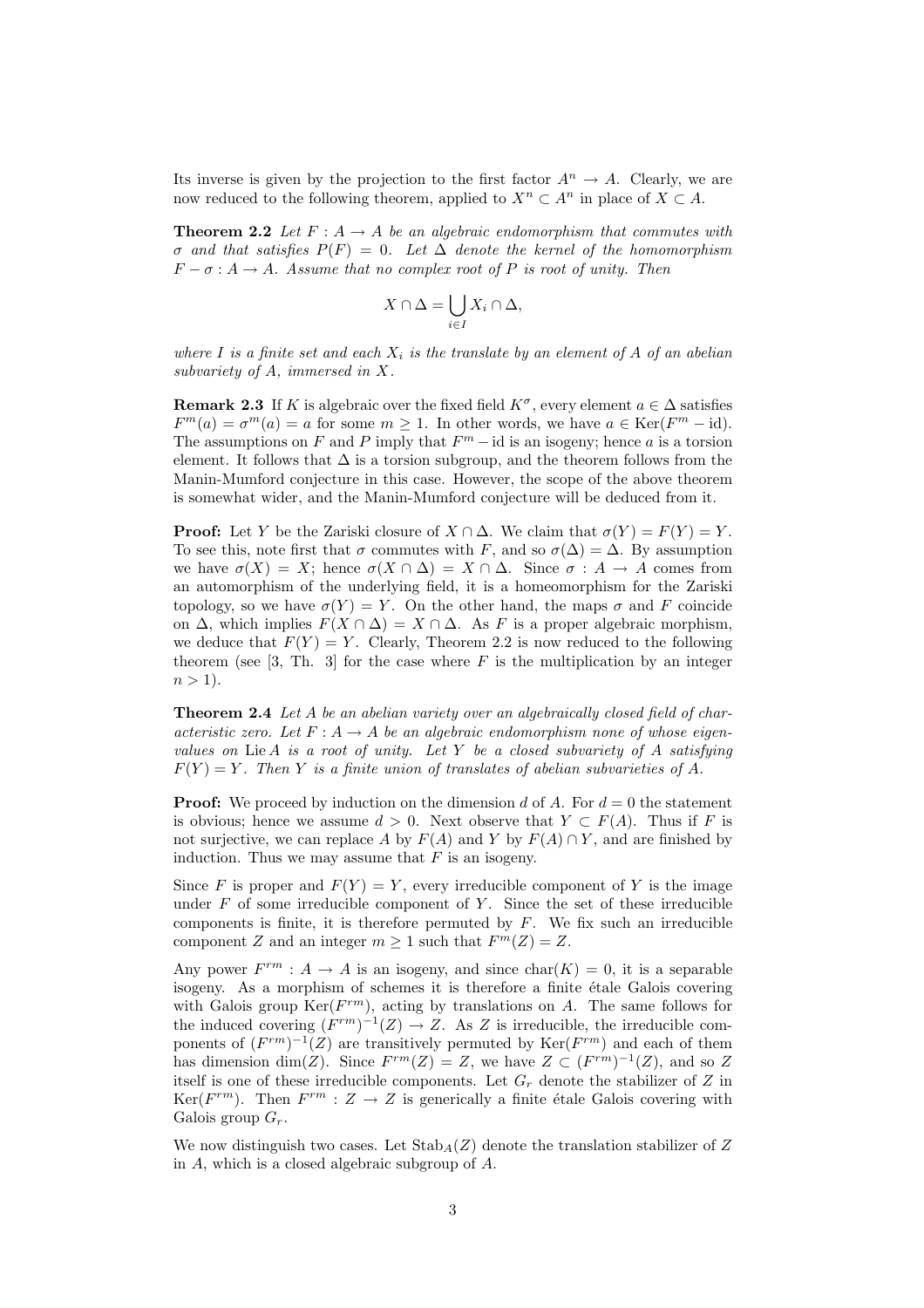**Lemma 2.5** If  $|G_1| > 1$ , then dim(Stab<sub>A</sub>(Z)) > 0.

**Proof:** For any  $r \geq 1$ , the morphism  $F^{rm}: Z \to Z$  is finite separable of degree  $|G_r|$ . Since degrees are multiplicative in composites, this degree is also equal to  $|G_1|^r$ . Thus if  $|G_1| > 1$ , we find that  $|G_r|$  becomes arbitrarily large with r. Therefore  $Stab_A(Z)$  contains arbitrarily large finite subgroups, so it cannot be finite. Q.E.D.

**Lemma 2.6** If  $|G_1| = 1$ , then  $\dim(\text{Stab}_A(Z)) > 0$  or Z is a single point.

**Proof:** Since Z is irreducible, the assertion is obvious when  $\dim(Z) = 0$ . So we assume that  $\dim(Z) > 0$ . The assumption  $|G_1| = 1$  implies that  $F^m$  induces an finite (separable) morphism  $\varphi: Z \to Z$  of degree 1. The set of fixed points of any positive power  $\varphi^r$  is then  $Z \cap \text{Ker}(F^{rm} - \text{id})$ . On the other hand the assumptions on F and P imply that  $F^{rm}$  – id is an isogeny on A. Thus this fixed point set is finite for every  $r \geq 1$ ; hence  $\varphi$  has infinite order.

Assume now that  $\text{Stab}_A(Z)$  is finite. By Ueno's theorem [12, Thm. 3.10] Z is then of general type, in the sense that any smooth projective variety birationally equivalent to  $Z$  is of general type (see [12, Def. 1.7]). But the group of birational automorphisms of any irreducible projective variety Z of general type is finite (see [6] and also [5, Th. 10.11]) which yields a contradiction. Q.E.D.

If  $Z$  is a single point, it is a translate of the trivial abelian subvariety of  $A$ . Otherwise we know from the lemmas above that  $\dim(\text{Stab}_A(Z)) > 0$ , and we can use the induction hypothesis. Let B denote the identity component of  $\text{Stab}_A(Z)$ . Since  $F<sup>m</sup>(Z) = Z$ , we also have  $F<sup>m</sup>(B) = B$ . Set  $\overline{A} := A/B$  and  $\overline{Z} := Z/B$ , and let  $\overline{F}$ denote the endomorphism of  $\overline{A}$  induced by  $F^m$ . Then we have  $\overline{F}(\overline{Z}) = \overline{Z}$ , and every eigenvalue of  $\bar{F}$  on Lie  $\bar{A}$  is an eigenvalue of  $F^m$  on Lie A and therefore not a root of unity. By Theorem 2.4, applied to  $(\overline{A}, \overline{Z}, \overline{F})$  in place of  $(A, Y, F)$ , we now deduce that  $\bar{Z}$  is a finite union of translates of abelian subvarieties of  $\bar{A}$ . But Z is irreducible; hence so is  $\overline{Z}$ . Thus  $\overline{Z}$  itself is a translate of an abelian subvariety. That abelian subvariety is equal to  $A'/B$  for some abelian subvariety  $A' \subset A$  containing B, and so  $Z$  is a translate of  $A'$ , as desired. This finishes the proof of Theorem 2.4, and thus also of Theorems 2.2 and 2.1. Q.E.D.

Remark. Suppose that in the statement of the preceding theorem, we replace the assumption that none of the eigenvalues of  $F$  on Lie  $A$  is a root of unity by the weaker assumption that none of the eigenvalues of  $F$  on Lie  $A$  is an algebraic unit. This case is sufficient for the application to the Manin-Mumford conjecture. Under this weaker assumption, the following alternative proof of Lemma 2.6 can be given; it does not use the theorems of Ueno and Matsumura but only elementary properties of cycle classes.

We work under the hypotheses of Lemma 2.6 and with the notations used above. First, everything can be defined over a countable algebraically closed subfield of K, and this subfield can be embedded into  $\mathbb{C}$ ; thus without loss of generality we may assume that  $K = \mathbb{C}$ . Then for every integer  $i \geq 0$  we abbreviate  $H^i := H^i(A, \mathbb{Z})$ . Let  $c := \text{codim}_A(Z)$  and let  $\text{cl}(Z) \in H^{2c}$  be the cycle class of  $Z \subset A$ . We calculate the cycle class of  $(F^m)^{-1}(Z)$  in two ways. On the one hand, we have seen that the group  $\text{Ker}(F^m)$  acts transitively on the set of irreducible components of  $(F^m)^{-1}(Z)$ ; the assumption  $|G_1| = 1$  implies that it also acts faithfully. Thus the number of irreducible components is  $|\text{Ker}(F^m)|$ . Recall that Z is one of them. Since translation on A does not change cycle classes, we find that all irreducible components of  $(F^m)^{-1}(Z)$  have cycle class  $\text{cl}(Z)$ ; hence  $\text{cl}((F^m)^{-1}(Z)) = |\text{Ker}(F^m)| \cdot \text{cl}(Z)$ . On the other hand F induces a pullback homomorphism  $F^*: H^i \to H^i$  for every  $i \geq 0$ , and by functoriality of cycle classes we have  $cl((F^m)^{-1}(Z)) = F^*(cl(Z))$ . As  $cl(Z)$ is non-zero, we deduce that  $|\text{Ker}(F^m)|$  is an eigenvalue of  $F^*$  on  $H^{2c}$ .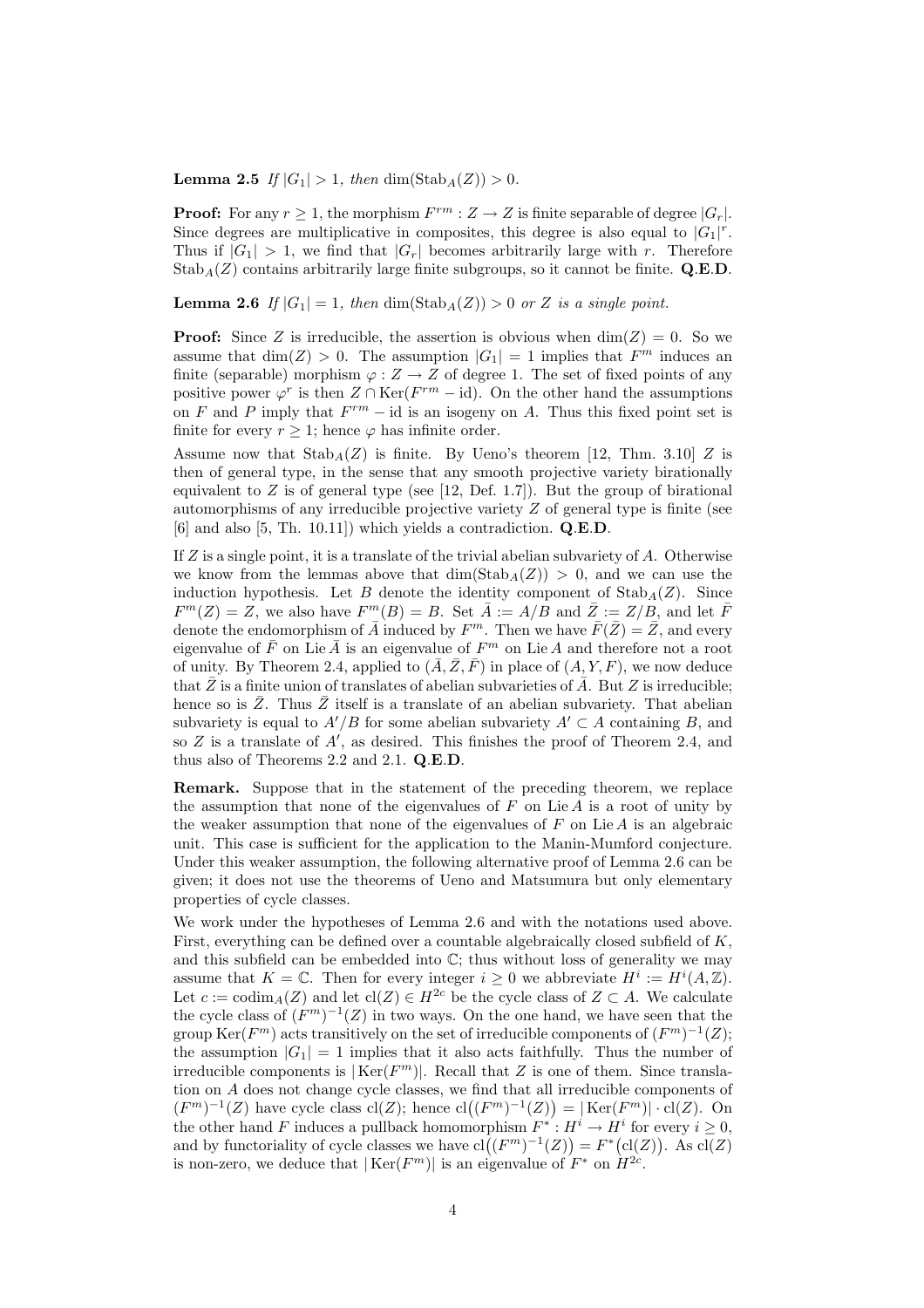Let  $d := \dim(A)$ , which is also the codimension of any point in A. Repeating the above calculation with the cycle class of a point, we deduce that  $|\text{Ker}(F_m^m)|$  is also an eigenvalue of  $F^*$  on the highest non-vanishing cohomology group  $H^{2d}$ . Since cup product yields isomorphisms  $H^i \cong \Lambda^i H^1$  for all  $i \geq 0$ , which are compatible with  $F^*$ , it yields an  $F^*$ -equivariant perfect pairing  $H^{2c} \times H^{2(d-c)} \to H^{2d}$ . From this we deduce that 1 is an eigenvalue of  $F^*$  on  $H^{2(d-c)}$ . Moreover, this eigenvalue must be a product of  $2(d-c)$  eigenvalues of  $F^*$  on  $H^1$ . Now the eigenvalues of  $F^*$  on  $H<sup>1</sup>$  are precisely those of F on Lie A and their complex conjugates. By assumption, they are algebraic integers but no algebraic units. Thus a product of such numbers can be 1 only if it is the empty product. This shows that  $2(d - c) = 0$ , that is,  $\text{codim}_A(Z) = \dim(A)$ ; hence Z is a point, as desired. Q.E.D.

### 3 Proof of the Manin-Mumford conjecture

As a preparation let  $q = p^r$ , where p is a prime number and  $r \geq 1$ . Let  $\mathbb{F}_q$  be the unique field with q elements. Let A be an abelian variety defined over  $\mathbb{F}_q$ . As in classical algebraic geometry we identify A with the set of its  $\overline{\mathbb{F}_q}$ -valued points. Let  $\ell$  be a prime number different from p, and let  $T_{\ell}(A)$  be the  $\ell$ -adic Tate module of A, which is a free  $\mathbb{Z}_{\ell}$ -module of rank  $2 \dim(A)$ . We denote by  $\varphi$  the Frobenius morphism  $A \to A$ , which acts on the coordinates of points by taking q-th powers. It also acts on the Tate module via its action on the torsion points. The following result, an analogue of the Riemann hypothesis, is due to Weil (see [14]):

**Theorem 3.1** Let T be an indeterminate. The characteristic polynomial of  $\varphi$  on  $T_{\ell}(A) \otimes_{\mathbb{Z}_{\ell}} \mathbb{Q}_{\ell}$  is a monic polynomial in  $\mathbb{Z}[T]$ . It is independent of  $\ell$ , and all its complex roots have absolute value  $\sqrt{q}$ .

Consider now an abelian variety A defined over  $\overline{Q}$  and a closed subvariety X of A. We choose a number field  $L \subset \overline{Q}$  over which both  $X \subset A$  can be defined and fix their models over L. For any abelian group  $G$  we write  $Tor(G)$  for the group of torsion points of G. Moreover, for any prime p we write  $Tor_p(G)$  for the subgroup of torsion points of order a power of  $p$ , and  $Tor^p(G)$  for the subgroup of torsion points of order prime to p. Note that  $Tor(G) = Tor^p(G) \oplus Tor_p(G)$ .

Choose a prime ideal  $\mathfrak p$  of  $\mathcal O_L$  where A has good reduction. Let  $\mathbb F_q$  be the finite field  $\mathcal{O}_L/\mathfrak{p}$ , where q is a power of a prime number p. The following lemma is lemma 5.0.10 in [4, p. 105]; we reproduce the proof for the convenience of the reader. We use Weil's theorem 3.1 and reduction modulo p to obtain an automorphism of  $\overline{Q}$ and a polynomial that we can feed in Theorem 2.1 to obtain Theorem 1.1.

**Lemma 3.2** There is an element  $\sigma_p \in \text{Gal}(\overline{\mathbb{Q}}|L)$  and a monic polynomial  $P_p(T) \in$  $\mathbb{Z}[T]$  all of whose complex roots have absolute value  $\sqrt{q}$ , such that  $P_{\mathfrak{p}}(\sigma_{\mathfrak{p}})(x) = 0$ for every  $x \in \text{Tor}^p(A)$ .

**Proof:** Let  $L_{\mathfrak{p}}$  be the completion of L at  $\mathfrak{p}$ . Extend the embedding  $L \hookrightarrow L_{\mathfrak{p}}$  to an embedding of the algebraic closures  $\overline{\mathbb{Q}} = \overline{L} \hookrightarrow \overline{L_{\mathfrak{p}}}$ , and the surjection  $\mathcal{O}_{L_{\mathfrak{p}}} \to \mathbb{F}_q$  to a surjection  $\mathcal{O}_{\overline{L_n}} \to \overline{\mathbb{F}_q}$ . On the prime-to-p torsion groups we then obtain natural isomorphisms

$$
\operatorname{Tor}^p(A) \cong \operatorname{Tor}^p(A_{\overline{L_{\mathfrak{p}}}}) \cong \operatorname{Tor}^p(A_{\overline{\mathbb{F}_q}}).
$$

The second isomorphism expresses the fact that the field of definition of every prime-to- $p$  torsion point is unramified at  $\mathfrak{p}$ .

Now, as before, let  $\varphi$  denote the automorphism of  $\overline{\mathbb{F}_q}$  and of  $\text{Tor}^p(A_{\overline{\mathbb{F}_q}})$  induced by the Frobenius morphism over  $\mathbb{F}_q$ . Then  $\varphi$  can be lifted to an element  $\sigma_{\mathfrak{p}} \in \text{Gal}(\overline{\mathbb{Q}}|L)$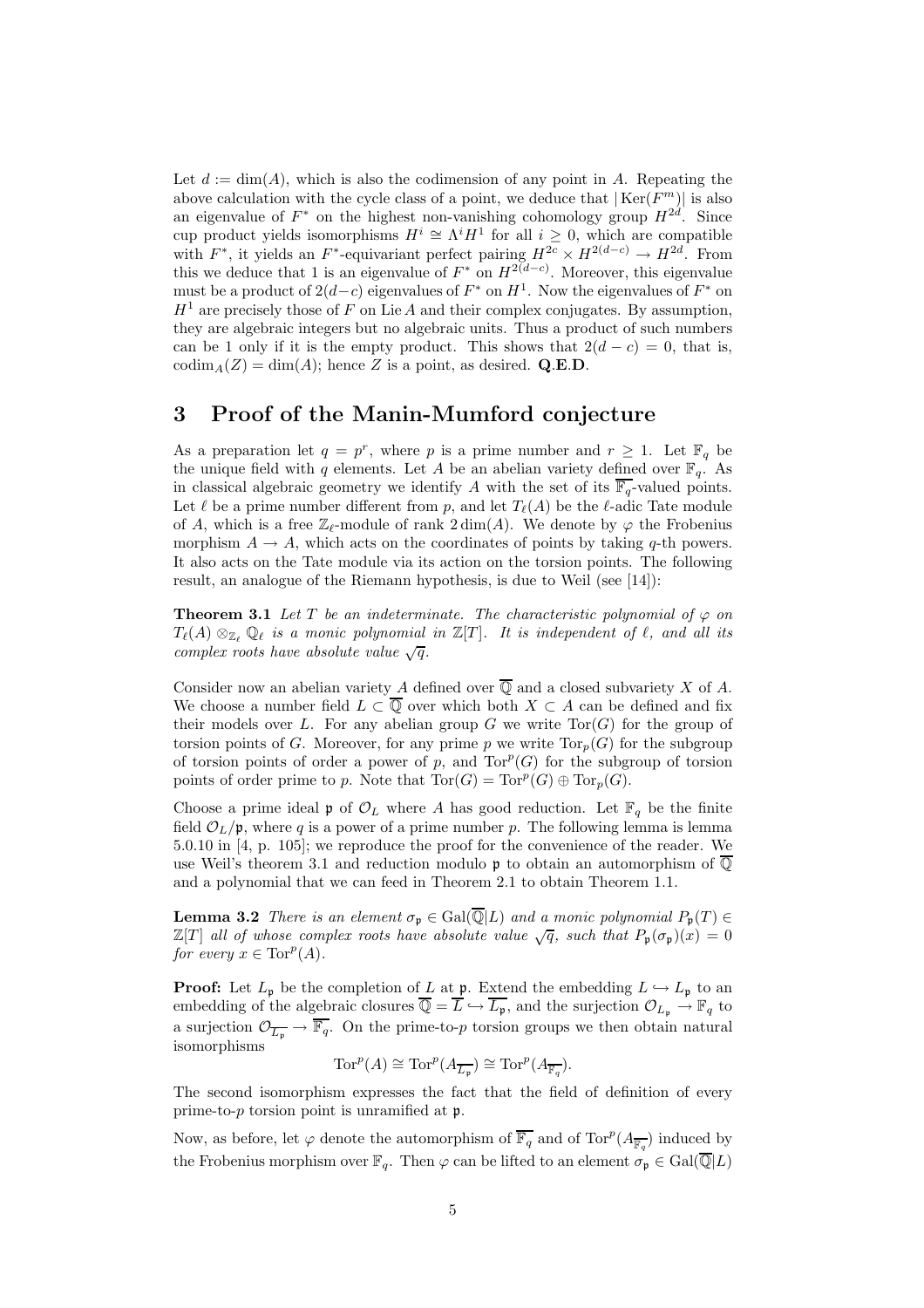making the above isomorphisms equivariant. To see this, one first lifts  $\varphi$  to an element  $\tau_{\mathfrak{p}}^{\text{nr}}$  of  $Gal(L_{\mathfrak{p}}^{\text{nr}}|L_{\mathfrak{p}})$ , where  $L_{\mathfrak{p}}^{\text{nr}}$  is the maximal unramified extension of  $L_{\mathfrak{p}}$ . This lifting exists and is unique by [1, Th. 1, p. 26]. This element can then be lifted further to a (non-unique) element  $\tau_{\mathfrak{p}}$  of  $Gal(\overline{L_{\mathfrak{p}}}|L_{\mathfrak{p}})$ , since  $L_{\mathfrak{p}}^{\text{nr}}$  is a subfield of  $\overline{L_{\mathfrak{p}}}.$ By construction the action of  $\tau_{\mathfrak{p}}$  on  $\text{Tor}^p(A_{\overline{L_{\mathfrak{p}}}})$  corresponds to the action of  $\varphi$  on Tor $^p(A_{\overline{\mathbb{F}_q}})$ . The restriction of  $\tau_{\mathfrak{p}}$  to  $\overline{\mathbb{Q}}$  gives the desired element  $\sigma_{\mathfrak{p}}$ .

Let  $P_{\mathfrak{p}}(T)$  be the characteristic polynomial of  $\varphi$  on  $T_{\ell}(A_{\overline{\mathbb{F}_q}}) \otimes_{\mathbb{Z}_{\ell}} \mathbb{Q}_{\ell}$  for any prime number  $\ell \neq p$ . By construction, we then have  $P_{\mathfrak{p}}(\varphi) = 0$  on  $\text{Tor}_{\ell}(A_{\overline{\mathbb{F}_q}})$ . By Weil's result quoted above, the same equation holds for every prime  $\ell \neq p$ ; so it holds on  $Tor^p(A_{\overline{\mathbb{F}_q}})$ . From the construction of  $\sigma_{\mathfrak{p}}$  we deduce that  $P_{\mathfrak{p}}(\sigma_{\mathfrak{p}})=0$  on  $Tor^p(A)$ . Finally, Weil's result also describes the complex roots of  $P_p$ . Q.E.D.

Let now  $L^p$ ,  $L_p \subset \overline{\mathbb{Q}}$  be the fields generated over L by the coordinates of all points in Tor $^p(A)$ , resp. in Tor $_p(A)$ . Both are infinite Galois extensions of L. Their intersection is known to be finite over  $L$  by Serre [10, pp. 33–34, 56–59]. Thus after replacing L by  $L^p \cap L_p$ , we may assume that  $L^p$  and  $L_p$  are linearly disjoint over L. The subfield of  $\overline{Q}$  generated by the coordinates of all points in Tor(A) =  $Tor^p(A) \oplus Tor_p(A)$  is then canonically isomorphic to  $L^p \otimes_L L_p$ .

Let  $\mathfrak{p}'$  be a second place of good reduction of A, of residue characteristic different from p. Let  $\sigma_{\mathfrak{p}}, \sigma_{\mathfrak{p}'}$  and  $P_{\mathfrak{p}}, P_{\mathfrak{p}'}$  be the automorphisms and polynomials provided by Lemma 3.2, applied to **p**, resp. to **p'**. The automorphism of  $L^p \otimes_L L_p$  induced by  $\sigma_{\mathbf{p}} \otimes \sigma_{\mathbf{p}'}$  then extends to some automorphism  $\sigma$  of  $\overline{\mathbb{Q}}$  over L. Since  $P_{\mathbf{p}}(\sigma_{\mathbf{p}})$  vanishes on  $Tor^p(A)$ , so does  $P_p(\sigma)$ . Similarly,  $P_p(\sigma_{p'})$  vanishes on  $Tor_p(A) \subset Tor^{p'}(A)$ ; hence so does  $P_{\mathfrak{p}'}(\sigma)$ . Thus with  $P(T) := P_{\mathfrak{p}}(T)P_{\mathfrak{p}'}(T)$  we deduce that  $P(\sigma)$  vanishes on Tor(A). In other words, we have  $Tor(A) \subset \Gamma := \text{Ker } P(\sigma)$ . With  $K = \overline{Q}$ Theorem 1.1 now follows directly from Theorem 2.1. Q.E.D.

## References

- [1] Algebraic number theory. Proceedings of an instructional conference organized by the London Mathematical Society (a NATO Advanced Study Institute) with the support of the International Mathematical Union. Edited by J. W. S. Cassels and A. Fröhlich. Academic Press, London; Thompson Book Co., Inc., Washington, D.C. 1967 xviii+366 pp.
- [2] Bogomolov, F. A.: Points of finite order on abelian varieties. (Russian) Izv. Akad. Nauk SSSR Ser. Mat. 44 (1980), no. 4, 782–804.
- [3] Bogomolov, F. A.: Sur l'algébricité des représentations l-adiques. C. R. Acad. Sci. Paris Sér. A-B 290 (1980), no. 15, A701-A703.
- [4] Hrushovski, E.: The Manin-Mumford conjecture and the model theory of difference fields. Ann. Pure Appl. Logic 112 (2001), no. 1, 43–115.
- [5] Iitaka, S.: Algebraic geometry. An introduction to birational geometry of algebraic varieties. Graduate Texts in Mathematics, 76. North-Holland Mathematical Library, 24. Springer-Verlag, New York-Berlin, 1982.
- [6] Matsumura, H.: On algebraic groups of birational transformations. Atti Accad. Naz. Lincei Rend. Cl. Sci. Fis. Mat. Natur. (8) 34 (1963), 151–155.
- [7] Pink, R., Roessler, D.: On  $\psi$ -invariant subvarieties of semiabelian varieties and the Manin-Mumford conjecture. In preparation.